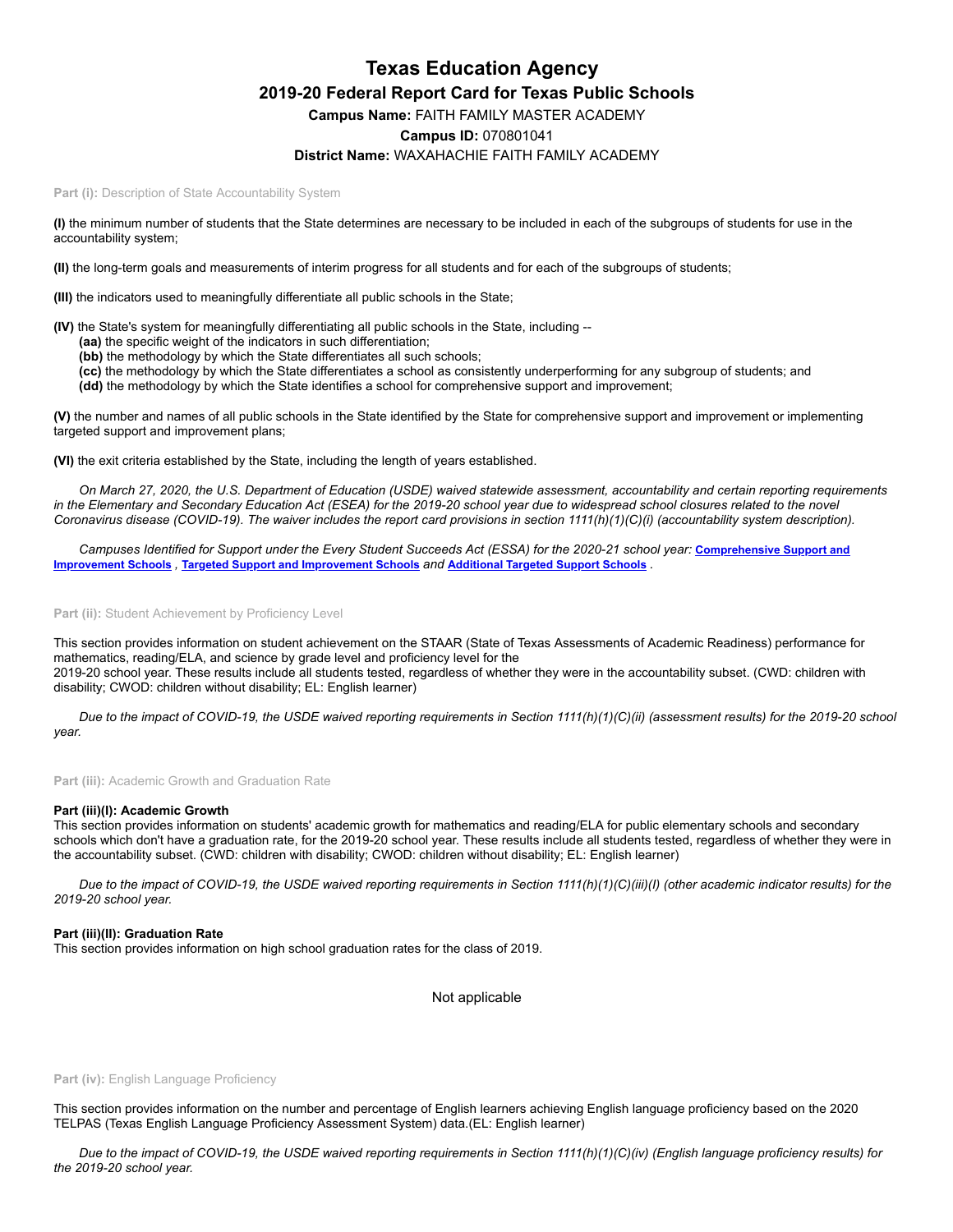## Part (v): School Quality or Student Success (SQSS)

This section provides information on the other indicator of school quality or student success, which is college, career and military readiness (CCMR) for high schools and average performance rate of the three STAAR performance levels of all students, regardless of whether they were in the accountability subset, for elementary and secondary schools without a graduation rate. (CWD: children with disability; EL: English learner)

*Due to the impact of COVID-19, the USDE waived reporting requirements in Section 1111(h)(1)(C)(v) (school quality or student success indicator results) for the 2019-20 school year for elementary schools and secondary schools without a graduation rate.*

### **Part (vi): Goal Meeting Status**

This section provides information on the progress of all students and each student group toward meeting the long-term goals or interim objectives on STAAR academic performance, federal graduation rate, and English learners' language proficiency. (CWD: children with disability; EL: English learner)

*Due to the impact of COVID-19, the USDE waived reporting requirements in Section 1111(h)(1)(C)(vi) (progress toward meeting long-term goals and measurements of interim progress) for the 2019-20 school year.*

#### **Part (vii):** STAAR Participation

This section provides the percentage of students assessed and not assessed on STAAR for mathematics, reading/ELA, and science. (CWD: children with disability; CWOD: children without disability; EL: English learner)

*Due to the impact of COVID-19, the USDE waived reporting requirements in Section 1111(h)(1)(C)(vii) (percentage of students assessed and not assessed) for the 2019-20 school year.*

## **Part (viii):** Civil Rights Data

Part (viii)(I) This section provides information from the 2017-18 Civil Right Data Collection (CRDC) surveys, submitted by school districts to the Office for Civil Rights on measures of school quality, climate, and safety, including counts of in-school suspensions, out-of-school suspensions, expulsions, school related arrests, referrals to law enforcement, chronic absenteeism (including both excused and unexcused absences), incidences of violence, including bullying and harassment. (EL: English learner)

|                                      |        | <b>Total</b><br>students American Hispanic White | African      |                |              | Indian or<br>Alaska<br><b>Native</b> | Asian       | <b>Pacific</b><br><b>Islander</b> | Two or<br><b>More</b> |                         | <b>Students</b><br><b>Students</b><br>with<br><b>Disabilities</b><br>with<br>Races EL Disabilities (Section 504) |
|--------------------------------------|--------|--------------------------------------------------|--------------|----------------|--------------|--------------------------------------|-------------|-----------------------------------|-----------------------|-------------------------|------------------------------------------------------------------------------------------------------------------|
| <b>Students Without Disabilities</b> |        |                                                  |              |                |              |                                      |             |                                   |                       |                         |                                                                                                                  |
| In-School Suspensions                |        |                                                  |              |                |              |                                      |             |                                   |                       |                         |                                                                                                                  |
|                                      | Male   | 1                                                | 0            | 1              | 0            | 0                                    | 0           | 0                                 | 0                     | 1                       |                                                                                                                  |
|                                      | Female | $\overline{c}$                                   | 1            | $\mathbf{1}$   | 0            | 0                                    | $\mathbf 0$ | 0                                 | 0                     | $\sqrt{2}$              |                                                                                                                  |
|                                      | Total  | 3                                                | $\mathbf{1}$ | $\overline{2}$ | $\mathbf 0$  | 0                                    | $\mathbf 0$ | $\mathbf 0$                       | $\Omega$              | 3                       |                                                                                                                  |
| Out-of-School Suspensions            |        |                                                  |              |                |              |                                      |             |                                   |                       |                         |                                                                                                                  |
|                                      | Male   | 4                                                | 0            | 4              | 0            | 0                                    | 0           | 0                                 | 0                     | 4                       |                                                                                                                  |
|                                      | Female | 0                                                | 0            | 0              | 0            | 0                                    | 0           | 0                                 | 0                     | 0                       |                                                                                                                  |
|                                      | Total  | 4                                                | $\mathbf 0$  | 4              | $\mathbf 0$  | 0                                    | $\mathbf 0$ | $\mathbf 0$                       | $\Omega$              | $\overline{\mathbf{4}}$ |                                                                                                                  |
| Expulsions                           |        |                                                  |              |                |              |                                      |             |                                   |                       |                         |                                                                                                                  |
| With                                 | Male   | 0                                                | 0            | 0              | 0            | 0                                    | 0           | 0                                 | 0                     | 0                       |                                                                                                                  |
| Educational<br>Services              |        |                                                  |              |                |              |                                      |             |                                   |                       |                         |                                                                                                                  |
|                                      | Female | 0                                                | 0            | 0              | 0            | 0                                    | 0           | 0                                 | 0                     | 0                       |                                                                                                                  |
|                                      | Total  | 0                                                | 0            | $\mathbf 0$    | 0            | $\pmb{0}$                            | $\pmb{0}$   | $\pmb{0}$                         | 0                     | $\mathbf 0$             |                                                                                                                  |
| Without<br>Educational<br>Services   | Male   | 0                                                | $\mathbf 0$  | $\mathbf 0$    | $\mathbf 0$  | $\mathbf 0$                          | $\pmb{0}$   | $\mathbf 0$                       | $\Omega$              | $\mathbf 0$             |                                                                                                                  |
|                                      | Female | 0                                                | 0            | 0              | 0            | 0                                    | 0           | 0                                 | 0                     | 0                       |                                                                                                                  |
|                                      | Total  | 0                                                | 0            | 0              | 0            | 0                                    | 0           | 0                                 | 0                     | 0                       |                                                                                                                  |
| <b>Under Zero</b>                    | Male   | 0                                                | 0            | $\mathbf 0$    | $\mathbf 0$  | 0                                    | $\mathbf 0$ | $\mathbf 0$                       | $\mathbf 0$           | $\mathbf 0$             |                                                                                                                  |
| Tolerance<br>Policies                |        |                                                  |              |                |              |                                      |             |                                   |                       |                         |                                                                                                                  |
|                                      | Female | 0                                                | 0            | 0              | 0            | 0                                    | 0           | 0                                 | 0                     | 0                       |                                                                                                                  |
|                                      | Total  | 0                                                | $\mathbf 0$  | $\mathbf 0$    | $\mathbf 0$  | $\mathbf 0$                          | 0           | $\mathbf 0$                       | $\mathbf 0$           | $\mathbf 0$             |                                                                                                                  |
| <b>School-Related Arrests</b>        |        |                                                  |              |                |              |                                      |             |                                   |                       |                         |                                                                                                                  |
|                                      | Male   | 0                                                | 0            | 0              | 0            | 0                                    | 0           | 0                                 | 0                     | 0                       |                                                                                                                  |
|                                      | Female | 0                                                | 0            | 0              | 0            | 0                                    | 0           | 0                                 | 0                     | 0                       |                                                                                                                  |
|                                      | Total  | $\mathbf{0}$                                     | $\mathbf 0$  | $\mathbf 0$    | $\mathbf 0$  | 0                                    | $\mathbf 0$ | $\mathbf 0$                       | $\mathbf 0$           | 0                       |                                                                                                                  |
| Referrals to Law Enforcement         |        |                                                  |              |                |              |                                      |             |                                   |                       |                         |                                                                                                                  |
|                                      | Male   | 0                                                | 0            | 0              | 0            | 0                                    | 0           | 0                                 | 0                     | 0                       |                                                                                                                  |
|                                      | Female | 0                                                | 0            | 0              | 0            | 0                                    | 0           | 0                                 | 0                     | 0                       |                                                                                                                  |
|                                      | Total  | 0                                                | 0            | $\Omega$       | $\mathbf{0}$ | $\mathbf 0$                          | 0           | $\mathbf 0$                       | $\Omega$              | 0                       |                                                                                                                  |
| <b>Students With Disabilities</b>    |        |                                                  |              |                |              |                                      |             |                                   |                       |                         |                                                                                                                  |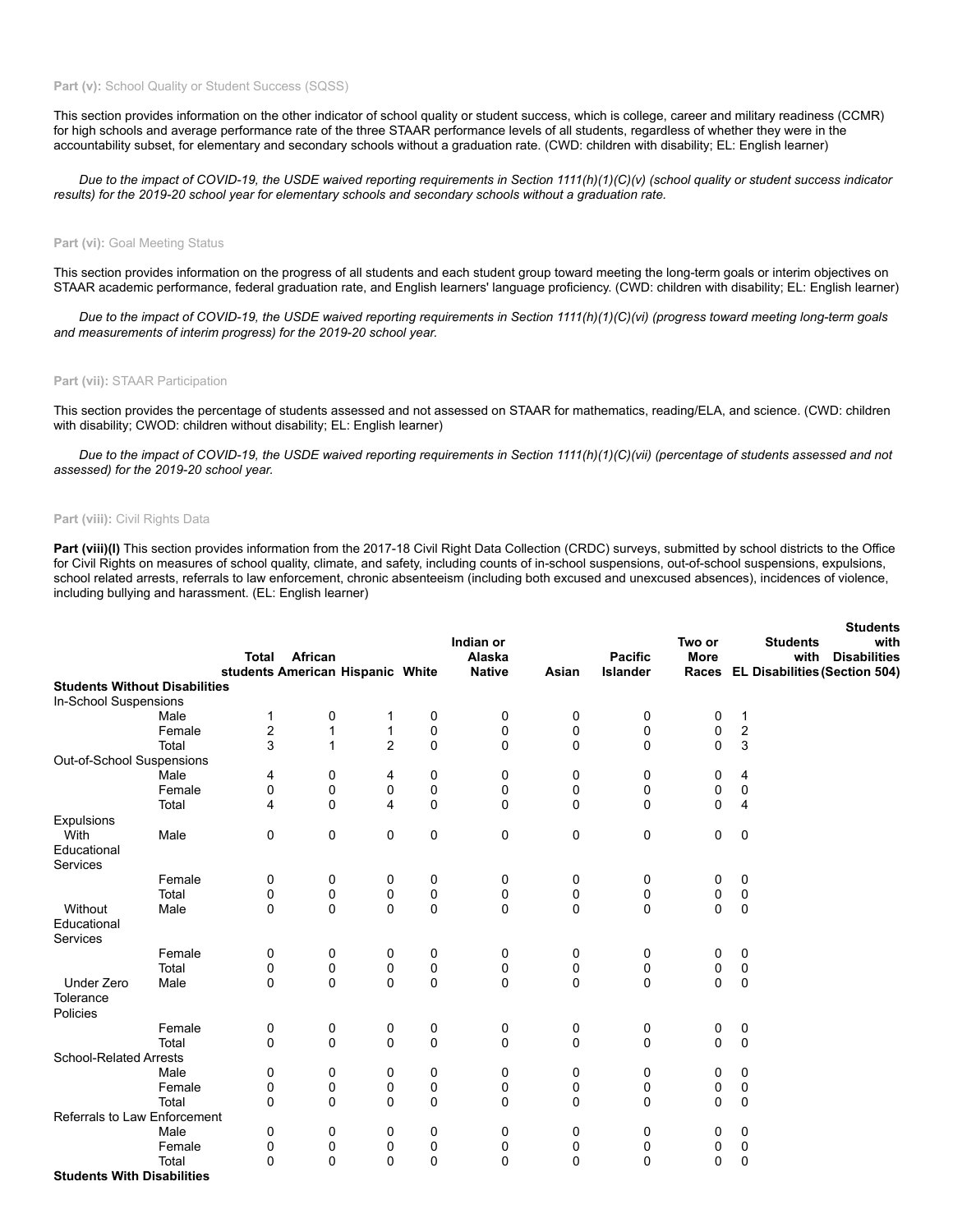|                                                                                                                                                                                                                                                                                                                                                                                                                                                                                                                                                                                                                                |        | Total             | African<br>students American Hispanic White |    |             | Indian or<br>Alaska<br><b>Native</b> | Asian | <b>Pacific</b><br>Islander | Two or<br>More |   | <b>Students</b><br><b>Students</b><br>with<br>with<br><b>Disabilities</b><br>Races EL Disabilities (Section 504) |
|--------------------------------------------------------------------------------------------------------------------------------------------------------------------------------------------------------------------------------------------------------------------------------------------------------------------------------------------------------------------------------------------------------------------------------------------------------------------------------------------------------------------------------------------------------------------------------------------------------------------------------|--------|-------------------|---------------------------------------------|----|-------------|--------------------------------------|-------|----------------------------|----------------|---|------------------------------------------------------------------------------------------------------------------|
| In-School Suspensions                                                                                                                                                                                                                                                                                                                                                                                                                                                                                                                                                                                                          |        |                   |                                             |    |             |                                      |       |                            |                |   |                                                                                                                  |
|                                                                                                                                                                                                                                                                                                                                                                                                                                                                                                                                                                                                                                | Male   | 0                 | $\mathbf 0$                                 | 0  | 0           | 0                                    | 0     | 0                          | 0              | 0 | 0                                                                                                                |
|                                                                                                                                                                                                                                                                                                                                                                                                                                                                                                                                                                                                                                | Female | 0                 | 0                                           | 0  | 0           | 0                                    | 0     | 0                          | 0              | 0 | $\pmb{0}$                                                                                                        |
|                                                                                                                                                                                                                                                                                                                                                                                                                                                                                                                                                                                                                                | Total  | 0                 | $\mathbf 0$                                 | 0  | 0           | 0                                    | 0     | 0                          | 0              | 0 | 0                                                                                                                |
| Out-of-School Suspensions                                                                                                                                                                                                                                                                                                                                                                                                                                                                                                                                                                                                      |        |                   |                                             |    |             |                                      |       |                            |                |   |                                                                                                                  |
|                                                                                                                                                                                                                                                                                                                                                                                                                                                                                                                                                                                                                                | Male   | 0                 | 0                                           | 0  | 0           | 0                                    | 0     | 0                          | 0              | 0 | 0                                                                                                                |
|                                                                                                                                                                                                                                                                                                                                                                                                                                                                                                                                                                                                                                | Female | 0                 | 0                                           | 0  | 0           | 0                                    | 0     | 0                          | 0              | 0 | 0                                                                                                                |
|                                                                                                                                                                                                                                                                                                                                                                                                                                                                                                                                                                                                                                | Total  | $\mathbf 0$       | $\mathbf 0$                                 | 0  | 0           | 0                                    | 0     | 0                          | 0              | 0 | 0                                                                                                                |
| Expulsions                                                                                                                                                                                                                                                                                                                                                                                                                                                                                                                                                                                                                     |        |                   |                                             |    |             |                                      |       |                            |                |   |                                                                                                                  |
| With                                                                                                                                                                                                                                                                                                                                                                                                                                                                                                                                                                                                                           | Male   | $\mathbf 0$       | $\mathbf 0$                                 | 0  | 0           | 0                                    | 0     | 0                          | 0              | 0 | 0                                                                                                                |
| Educational                                                                                                                                                                                                                                                                                                                                                                                                                                                                                                                                                                                                                    |        |                   |                                             |    |             |                                      |       |                            |                |   |                                                                                                                  |
| Services                                                                                                                                                                                                                                                                                                                                                                                                                                                                                                                                                                                                                       | Female | 0                 | 0                                           | 0  | 0           | 0                                    | 0     | 0                          | 0              | 0 | 0                                                                                                                |
|                                                                                                                                                                                                                                                                                                                                                                                                                                                                                                                                                                                                                                | Total  | 0                 | 0                                           | 0  | 0           | 0                                    | 0     | 0                          | 0              | 0 | 0                                                                                                                |
| Without                                                                                                                                                                                                                                                                                                                                                                                                                                                                                                                                                                                                                        | Male   | 0                 | $\Omega$                                    | 0  | $\mathbf 0$ | 0                                    | 0     | 0                          | 0              | 0 | 0                                                                                                                |
| Educational                                                                                                                                                                                                                                                                                                                                                                                                                                                                                                                                                                                                                    |        |                   |                                             |    |             |                                      |       |                            |                |   |                                                                                                                  |
| Services                                                                                                                                                                                                                                                                                                                                                                                                                                                                                                                                                                                                                       |        |                   |                                             |    |             |                                      |       |                            |                |   |                                                                                                                  |
|                                                                                                                                                                                                                                                                                                                                                                                                                                                                                                                                                                                                                                | Female | 0                 | 0                                           | 0  | 0           | 0                                    | 0     | 0                          | 0              | 0 | 0                                                                                                                |
|                                                                                                                                                                                                                                                                                                                                                                                                                                                                                                                                                                                                                                | Total  | 0                 | 0                                           | 0  | 0           | 0                                    | 0     | 0                          | 0              | 0 | 0                                                                                                                |
| <b>Under Zero</b>                                                                                                                                                                                                                                                                                                                                                                                                                                                                                                                                                                                                              | Male   | 0                 | $\Omega$                                    | 0  | $\mathbf 0$ | 0                                    | 0     | 0                          | 0              | 0 | 0                                                                                                                |
| Tolerance                                                                                                                                                                                                                                                                                                                                                                                                                                                                                                                                                                                                                      |        |                   |                                             |    |             |                                      |       |                            |                |   |                                                                                                                  |
| Policies                                                                                                                                                                                                                                                                                                                                                                                                                                                                                                                                                                                                                       |        |                   |                                             |    |             |                                      |       |                            |                |   |                                                                                                                  |
|                                                                                                                                                                                                                                                                                                                                                                                                                                                                                                                                                                                                                                | Female | 0                 | 0                                           | 0  | 0           | 0                                    | 0     | 0                          | 0              | 0 | 0                                                                                                                |
|                                                                                                                                                                                                                                                                                                                                                                                                                                                                                                                                                                                                                                | Total  | 0                 | $\mathbf 0$                                 | 0  | $\mathbf 0$ | 0                                    | 0     | 0                          | 0              | 0 | 0                                                                                                                |
| <b>School-Related Arrests</b>                                                                                                                                                                                                                                                                                                                                                                                                                                                                                                                                                                                                  |        |                   |                                             |    |             |                                      |       |                            |                |   |                                                                                                                  |
|                                                                                                                                                                                                                                                                                                                                                                                                                                                                                                                                                                                                                                | Male   | 0                 | 0                                           | 0  | 0           | 0                                    | 0     | 0                          | 0              | 0 | 0                                                                                                                |
|                                                                                                                                                                                                                                                                                                                                                                                                                                                                                                                                                                                                                                | Female | 0                 | $\mathbf 0$                                 | 0  | 0           | 0                                    | 0     | 0                          | 0              | 0 | 0                                                                                                                |
|                                                                                                                                                                                                                                                                                                                                                                                                                                                                                                                                                                                                                                | Total  | 0                 | $\mathbf 0$                                 | 0  | 0           | 0                                    | 0     | 0                          | 0              | 0 | 0                                                                                                                |
| <b>Referrals to Law Enforcement</b>                                                                                                                                                                                                                                                                                                                                                                                                                                                                                                                                                                                            |        |                   |                                             |    |             |                                      |       |                            |                |   |                                                                                                                  |
|                                                                                                                                                                                                                                                                                                                                                                                                                                                                                                                                                                                                                                | Male   | 0                 | 0                                           | 0  | 0           | 0                                    | 0     | 0                          | 0              | 0 | 0                                                                                                                |
|                                                                                                                                                                                                                                                                                                                                                                                                                                                                                                                                                                                                                                | Female | 0<br>$\mathbf{0}$ | 0                                           | 0  | 0           | 0                                    | 0     | 0                          | 0<br>0         | 0 | 0                                                                                                                |
| <b>All Students</b>                                                                                                                                                                                                                                                                                                                                                                                                                                                                                                                                                                                                            | Total  |                   | $\mathbf 0$                                 | 0  | $\mathbf 0$ | 0                                    | 0     | 0                          |                | 0 | 0                                                                                                                |
| <b>Chronic Absenteeism</b>                                                                                                                                                                                                                                                                                                                                                                                                                                                                                                                                                                                                     |        |                   |                                             |    |             |                                      |       |                            |                |   |                                                                                                                  |
|                                                                                                                                                                                                                                                                                                                                                                                                                                                                                                                                                                                                                                | Male   | 21                | 1                                           | 13 | 7           | -8                                   | -8    | -8                         | -8             | 4 | -8<br>1                                                                                                          |
|                                                                                                                                                                                                                                                                                                                                                                                                                                                                                                                                                                                                                                | Female | 22                | 6                                           | 10 | 5           | -8                                   | -8    | -8                         | $\mathbf{1}$   | 2 | -8<br>1                                                                                                          |
|                                                                                                                                                                                                                                                                                                                                                                                                                                                                                                                                                                                                                                | Total  | 43                | $\overline{7}$                              | 23 | 12          | -8                                   | -8    | -8                         | 1              | 6 | $\overline{2}$<br>-8                                                                                             |
|                                                                                                                                                                                                                                                                                                                                                                                                                                                                                                                                                                                                                                |        |                   |                                             |    |             |                                      |       |                            |                |   |                                                                                                                  |
| Incidents of Violence                                                                                                                                                                                                                                                                                                                                                                                                                                                                                                                                                                                                          |        |                   |                                             |    |             |                                      |       |                            |                |   | <b>Total</b>                                                                                                     |
| Incidents of rape or attempted rape<br>Incidents of sexual assault (other than rape)<br>Incidents of robbery with a weapon<br>Incidents of robbery with a firearm or explosive device<br>Incidents of robbery without a weapon<br>Incidents of physical attack or fight with a weapon<br>Incidents of physical attack or fight with a firearm or explosive device<br>Incidents of physical attack or fight without a weapon<br>Incidents of threats of physical attack with a weapon<br>Incidents of threats of physical attack with a firearm or explosive device<br>Incidents of threats of physical attack without a weapon |        |                   |                                             |    |             |                                      |       |                            |                |   | 0<br>0<br>0<br>0<br>0<br>0<br>0<br>0<br>0<br>0<br>0                                                              |
| Incidents of possession of a firearm or explosive device<br>Allegations of Harassment or bullying<br>On the basis of sex                                                                                                                                                                                                                                                                                                                                                                                                                                                                                                       |        |                   |                                             |    |             |                                      |       |                            |                |   | 0<br>0                                                                                                           |
| On the basis of race<br>On the basis of disability<br>On the basis of sexual orientation<br>On the basis of religion                                                                                                                                                                                                                                                                                                                                                                                                                                                                                                           |        |                   |                                             |    |             |                                      |       |                            |                |   | 0<br>0<br>0<br>0                                                                                                 |

Part (viii)(II) This section provides information from the 2017-18 Civil Right Data Collection (CRDC) surveys, submitted by school districts to the Office for Civil Rights, on the number of students enrolled in preschool programs and accelerated coursework to earn postsecondary credit while still in high school.

|              |          |          |       | Indian or     |       |                | Two or      | <b>Students</b>             |
|--------------|----------|----------|-------|---------------|-------|----------------|-------------|-----------------------------|
| <b>Total</b> | African  |          |       | Alaska        |       | <b>Pacific</b> | <b>More</b> | with                        |
| students     | American | Hispanic | White | <b>Native</b> | Asian | Islander       | Races       | <b>Disabilities</b><br>EL . |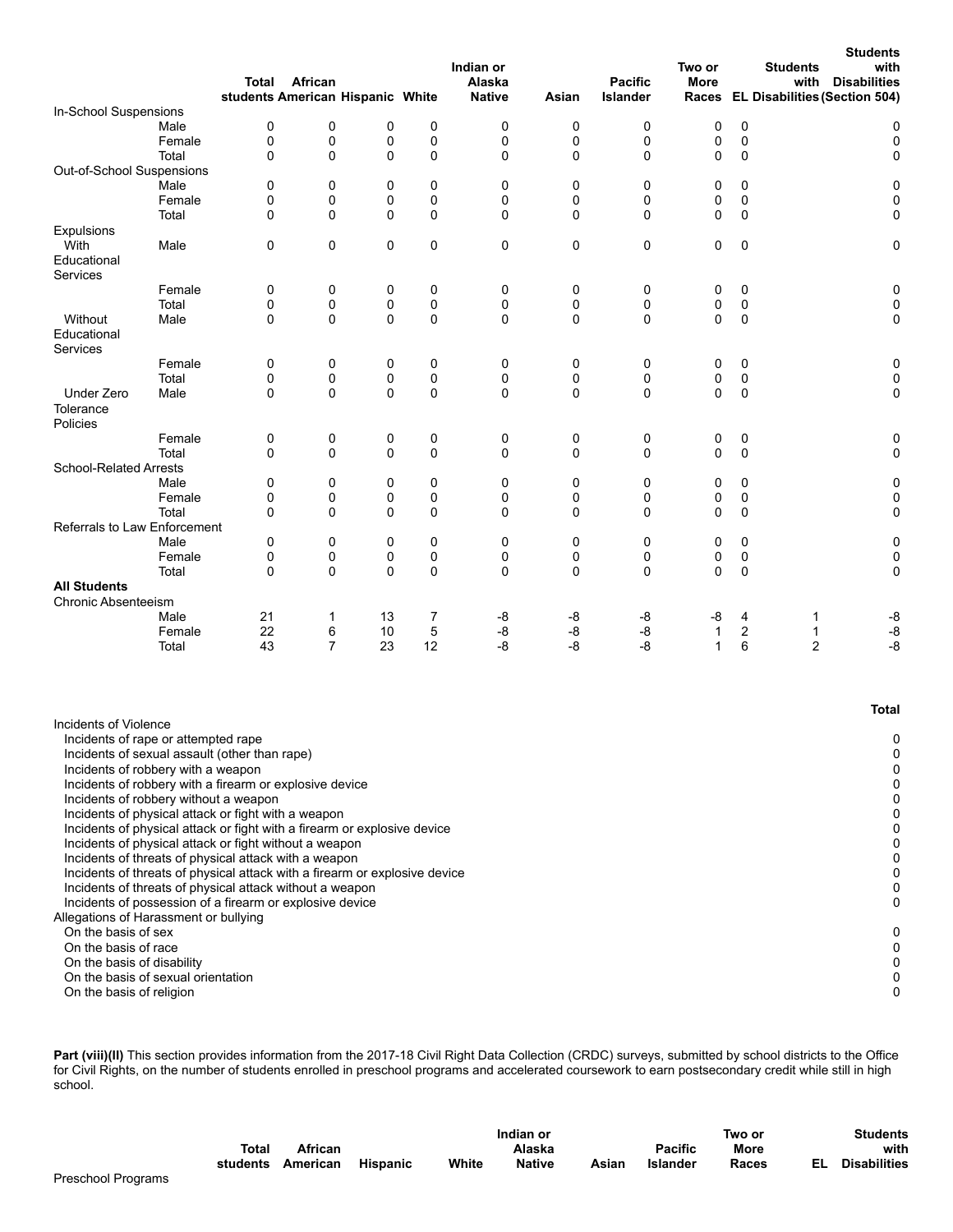|                               |        |                          |                     |          |       |                         | Two or | <b>Students</b>            |                             |    |                             |
|-------------------------------|--------|--------------------------|---------------------|----------|-------|-------------------------|--------|----------------------------|-----------------------------|----|-----------------------------|
|                               |        | <b>Total</b><br>students | African<br>American | Hispanic | White | Alaska<br><b>Native</b> | Asian  | <b>Pacific</b><br>Islander | <b>More</b><br><b>Races</b> | EL | with<br><b>Disabilities</b> |
|                               | Male   | 28                       | 4                   | 14       | 9     | 0                       | 0      | 0                          |                             | 0  | 8                           |
|                               | Female | 45                       | 14                  | 16       | 12    |                         |        | 0                          | 3                           | 4  | 7                           |
|                               | Total  | 73                       | 18                  | 30       | 21    | 0                       | 0      | $\mathbf 0$                | 4                           | 4  | 15                          |
| <b>Accelerated Coursework</b> |        |                          |                     |          |       |                         |        |                            |                             |    |                             |
| Advanced                      | Male   | -9                       | -9                  | $-9$     | -9    | -9                      | $-9$   | -9                         | -9                          | -9 | -9                          |
| Placement                     |        |                          |                     |          |       |                         |        |                            |                             |    |                             |
| Courses                       |        |                          |                     |          |       |                         |        |                            |                             |    |                             |
|                               | Female | -9                       | -9                  | -9       | -9    | -9                      | -9     | -9                         | -9                          | -9 | -9                          |
|                               | Total  | -9                       | -9                  | -9       | $-9$  | -9                      | -9     | -9                         | -9                          | -9 | -9                          |
| International                 | Male   | $-9$                     | -9                  | -9       | $-9$  | -9                      | -9     | -9                         | -9                          | -9 | -9                          |
| Baccalaureate                 |        |                          |                     |          |       |                         |        |                            |                             |    |                             |
| Courses                       |        |                          |                     |          |       |                         |        |                            |                             |    |                             |
|                               | Female | -9                       | -9                  | -9       | -9    | -9                      | -9     | -9                         | -9                          | -9 | -9                          |
|                               | Total  | -9                       | -9                  | -9       | -9    | -9                      | -9     | -9                         | -9                          | -9 | -9                          |
| Dual                          | Male   | -9                       | -9                  | -9       | -9    | -9                      | $-9$   | -9                         | -9                          | -9 | -9                          |
| Enrollment/Dual               |        |                          |                     |          |       |                         |        |                            |                             |    |                             |
| Credit                        |        |                          |                     |          |       |                         |        |                            |                             |    |                             |
| Programs                      |        |                          |                     |          |       |                         |        |                            |                             |    |                             |
|                               | Female | -9                       | -9                  | -9       | -9    | -9                      | -9     | -9                         | -9                          | -9 | -9                          |
|                               | Total  | -9                       | -9                  | -9       | -9    | -9                      | -9     | -9                         | -9                          | -9 | -9                          |
|                               |        |                          |                     |          |       |                         |        |                            |                             |    |                             |

'-' Indicates there are no data available in the group.<br>'-3' Indicates skip logic failure.

'-3' Indicates skip logic failure.<br>'-8' Indicates EDFacts missing

'-8' Indicates EDFacts missing data.<br>'-9' Indicates not applicable / skipped

Indicates not applicable / skipped.

'-11' Indicates suppressed data.

Blank cell indicates the student group is not applicable to this report.

## Part (ix): Teacher Quality Data

This section provides information on the professional qualifications of teachers, including information disaggregated by high- and low-poverty schools on the number and percentage of (I) inexperienced teacher, principals, and other school leaders; (II) teachers teaching with emergency or provisional credentials; and (III) teachers who are not teaching in the subject or field for which the teacher is certified or licensed.

## **High Poverty**

|                                                                                                        |        | <b>All School</b> |
|--------------------------------------------------------------------------------------------------------|--------|-------------------|
|                                                                                                        | Number | Percent           |
| Inexperienced Teachers, Principals, and Other School Leaders                                           | 8.0    | 33.6%             |
| Teachers Teaching with Emergency or Provisional Credentials                                            | 5.0    | 22.9%             |
| Teacher Who Are Not Teaching in the Subject or Field for Which<br>the Teacher is Certified or Licensed | 1.0    | 4.6%              |

'-' Indicates there are no data available in the group. Blank cell indicates data are not applicable to this report.

## Part (x): Per-Pupil Expenditure

This section provides information on the per-pupil expenditures of federal, state, and local funds, including actual personnel expenditures and actual non-personnel expenditures, disaggregated by source of funds, for each school district and campus for the 2019-20 fiscal year.

|                                                         |                   | State &<br>Local<br>and<br>Federal |          | <b>State &amp; Local</b> |             |           | Federal         |           |
|---------------------------------------------------------|-------------------|------------------------------------|----------|--------------------------|-------------|-----------|-----------------|-----------|
|                                                         |                   |                                    |          | <b>District</b>          |             |           | <b>District</b> |           |
|                                                         | <b>Enrollment</b> | Total(\$)                          | Site(\$) | Allocation(\$)           | $Total(\$)$ | $Site(§)$ | Allocation(\$)  | Total(\$) |
| Business/central/other support services                 |                   | 468                                | 101      | 355                      | 456         |           | 9               | 12        |
| Food services                                           |                   | 735                                |          | 0                        | $\Omega$    |           | 735             | 735       |
| Instruction                                             |                   | 7.085                              | 4.840    | 183                      | 5.023       | 1,231     | 831             | 2,062     |
| Support services, general administration                |                   | 634                                |          | 603                      | 603         |           | 31              | 31        |
| Support services, instructional staff                   |                   | 438                                | 404      | 2                        | 406         |           | 32              | 32        |
| Support services, operation and<br>maintenance of plant |                   | 1,394                              |          | 1,181                    | 1,181       |           | 213             | 213       |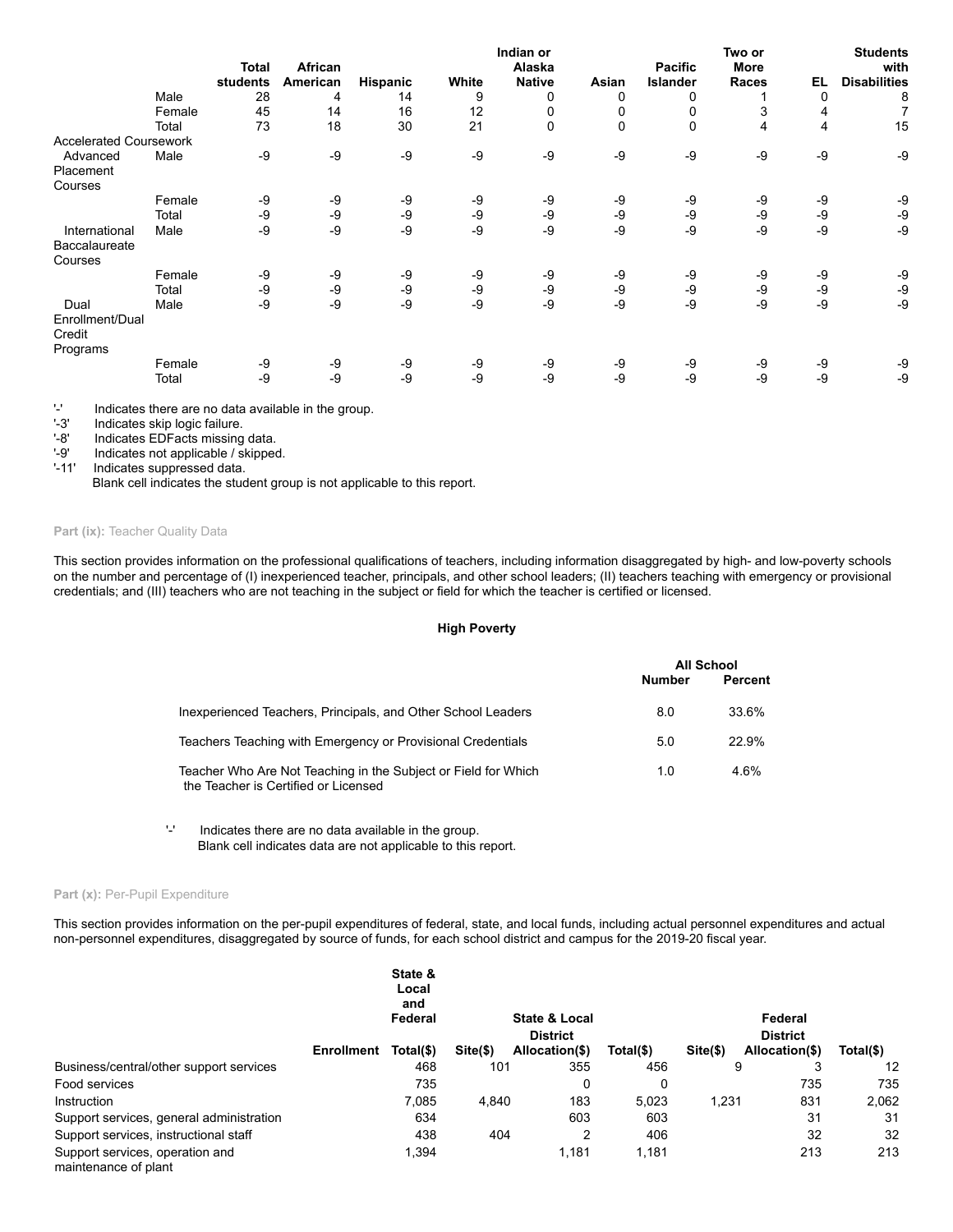|                                          |                   | State &<br>Local<br>and<br>Federal |             | <b>State &amp; Local</b>          |           |            | Federal                           |           |  |  |
|------------------------------------------|-------------------|------------------------------------|-------------|-----------------------------------|-----------|------------|-----------------------------------|-----------|--|--|
|                                          | <b>Enrollment</b> | Total(\$)                          | $Site($ \$) | <b>District</b><br>Allocation(\$) | Total(\$) | $Site(\$)$ | <b>District</b><br>Allocation(\$) | Total(\$) |  |  |
| Support services, pupils                 |                   | 198                                | 79          |                                   | 81        | 105        | 13                                | 118       |  |  |
| Support services, school administration  |                   | 665                                | 505         |                                   | 505       | 154        | 5                                 | 159       |  |  |
| Support services, student transportation |                   | 66                                 |             | 59                                | 59        |            |                                   |           |  |  |
| <b>Total</b>                             | 338               | 11,682                             | 5.929       | 2,385                             | 8.314     | 1.499      | 1.870                             | 3,369     |  |  |

Blank cell indicates there are no data available in the group. Due to rounding, numbers may not add up precisely to the totals.

## **Part (xi):** STAAR Alternate 2 Participation

This section provides information on the number and percentage of students with the most significant cognitive disabilities who take STAAR Alternate 2, by grade and subject for the 2019-20 school year.

*Due to the impact of COVID-19, the USDE waived reporting requirements in Section 1111(h)(1)(C)(xi) (number and percentage of students with the most significant cognitive disabilities taking an alternate assessment) for the 2019-20 school year.*

**Part (xii):** Statewide National Assessment of Educational Progress (NAEP)

This section provides results on the state academic assessments in reading and mathematics in grades 4 and 8 of the 2019 National Assessment of Educational Progress, compared to the national average of such results.

## **State Level: 2019 Percentages at NAEP Achievement Levels**

|         |                    |                                   |           |                |           |                     |           | % At or Above     |                |                         |
|---------|--------------------|-----------------------------------|-----------|----------------|-----------|---------------------|-----------|-------------------|----------------|-------------------------|
|         |                    |                                   |           | % Below Basic  |           | % At or Above Basic |           | <b>Proficient</b> |                | % At Advanced           |
| Grade   | <b>Subject</b>     | <b>Student Group</b>              | <b>TX</b> | US             | <b>TX</b> | <b>US</b>           | <b>TX</b> | US                | <b>TX</b>      | US                      |
| Grade 4 | Reading            | Overall                           | 39        | 34             | 61        | 66                  | 30        | 35                | $\overline{7}$ | 9                       |
|         |                    | <b>Black</b>                      | 52        | 52             | 48        | 48                  | 16        | 18                | 2              | 3                       |
|         |                    | Hispanic                          | 48        | 45             | 52        | 55                  | 21        | 23                | 3              | 4                       |
|         |                    | White                             | 22        | 23             | 78        | 77                  | 48        | 45                | 12             | 12                      |
|         |                    | American Indian                   | $\star$   | 50             | $\star$   | 50                  | $\star$   | 19                | $\star$        | 3                       |
|         |                    | Asian                             | 11        | 18             | 89        | 82                  | 65        | 57                | 25             | 22                      |
|         |                    | Pacific Islander                  | $\star$   | 42             | $\star$   | 58                  | $\star$   | 25                | $\star$        | $\overline{4}$          |
|         |                    | Two or More Races                 | 26        | 28             | 74        | 72                  | 38        | 40                | 6              | 11                      |
|         |                    | Econ Disadv                       | 50        | 47             | 50        | 53                  | 19        | 21                | 3              | 3                       |
|         |                    | <b>Students with Disabilities</b> | 79        | 73             | 21        | 27                  | 8         | 10                | 1              | $\overline{2}$          |
|         |                    | English Language Learners         | 61        | 65             | 39        | 35                  | 12        | 10                | 2              | 1                       |
|         | <b>Mathematics</b> | Overall                           | 16        | 19             | 84        | 81                  | 44        | 41                | 9              | 9                       |
|         |                    | <b>Black</b>                      | 24        | 35             | 76        | 65                  | 32        | 20                | 3              | $\overline{2}$          |
|         |                    | Hispanic                          | 19        | 27             | 81        | 73                  | 35        | 28                | 4              | 3                       |
|         |                    | White                             | 8         | 11             | 92        | 89                  | 59        | 52                | 16             | 12                      |
|         |                    | American Indian                   | $\star$   | 33             | $\star$   | 67                  | $\star$   | 24                | $\star$        | 4                       |
|         |                    | Asian                             | 4         | $\overline{7}$ | 96        | 93                  | 82        | 69                | 45             | 28                      |
|         |                    | Pacific Islander                  | $\star$   | 36             | $\star$   | 64                  | $\star$   | 28                | $\star$        | 6                       |
|         |                    | Two or More Races                 | 9         | 16             | 91        | 84                  | 51        | 44                | 9              | 10                      |
|         |                    | <b>Econ Disadv</b>                | 21        | 29             | 79        | 71                  | 32        | 26                | 3              | 3                       |
|         |                    | <b>Students with Disabilities</b> | 55        | 54             | 45        | 46                  | 13        | 14                | 1              | $\overline{2}$          |
|         |                    | English Language Learners         | 24        | 41             | 76        | 59                  | 29        | 16                | $\overline{2}$ | 1                       |
| Grade 8 | Reading            | Overall                           | 33        | 27             | 67        | 73                  | 25        | 34                | $\overline{2}$ | 4                       |
|         |                    | <b>Black</b>                      | 53        | 46             | 47        | 54                  | 41        | 15                | n/a            | 1                       |
|         |                    | Hispanic                          | 38        | 37             | 62        | 63                  | 19        | 22                | $\mathbf{1}$   | $\overline{\mathbf{c}}$ |
|         |                    | White                             | 20        | 18             | 80        | 82                  | 35        | 42                | 3              | 5                       |
|         |                    | American Indian                   | $\star$   | 41             | $\star$   | 59                  | $\star$   | 19                | $\star$        | 1                       |
|         |                    | Asian                             | 8         | 13             | 92        | 87                  | 59        | 57                | 11             | 13                      |
|         |                    | Pacific Islander                  | $\star$   | 37             | $\star$   | 63                  | $\star$   | 25                | $\star$        | $\overline{2}$          |
|         |                    | Two or More Races                 | 26        | 24             | 74        | 76                  | 25        | 37                | 1              | 5                       |
|         |                    | <b>Econ Disadv</b>                | 43        | 40             | 57        | 60                  | 15        | 20                | n/a            | $\mathbf{1}$            |
|         |                    | <b>Students with Disabilities</b> | 81        | 68             | 19        | 32                  | 3         | 7                 | n/a            | n/a                     |
|         |                    | English Language Learners         | 66        | 72             | 34        | 28                  | 4         | 4                 | n/a            | n/a                     |
|         | <b>Mathematics</b> | Overall                           | 32        | 31             | 68        | 69                  | 30        | 34                | 7              | 10                      |
|         |                    | <b>Black</b>                      | 48        | 53             | 52        | 47                  | 16        | 14                | 2              | $\overline{2}$          |
|         |                    | Hispanic                          | 37        | 43             | 63        | 57                  | 21        | 20                | 3              | 4                       |
|         |                    | White                             | 20        | 20             | 80        | 80                  | 44        | 44                | 13             | 13                      |